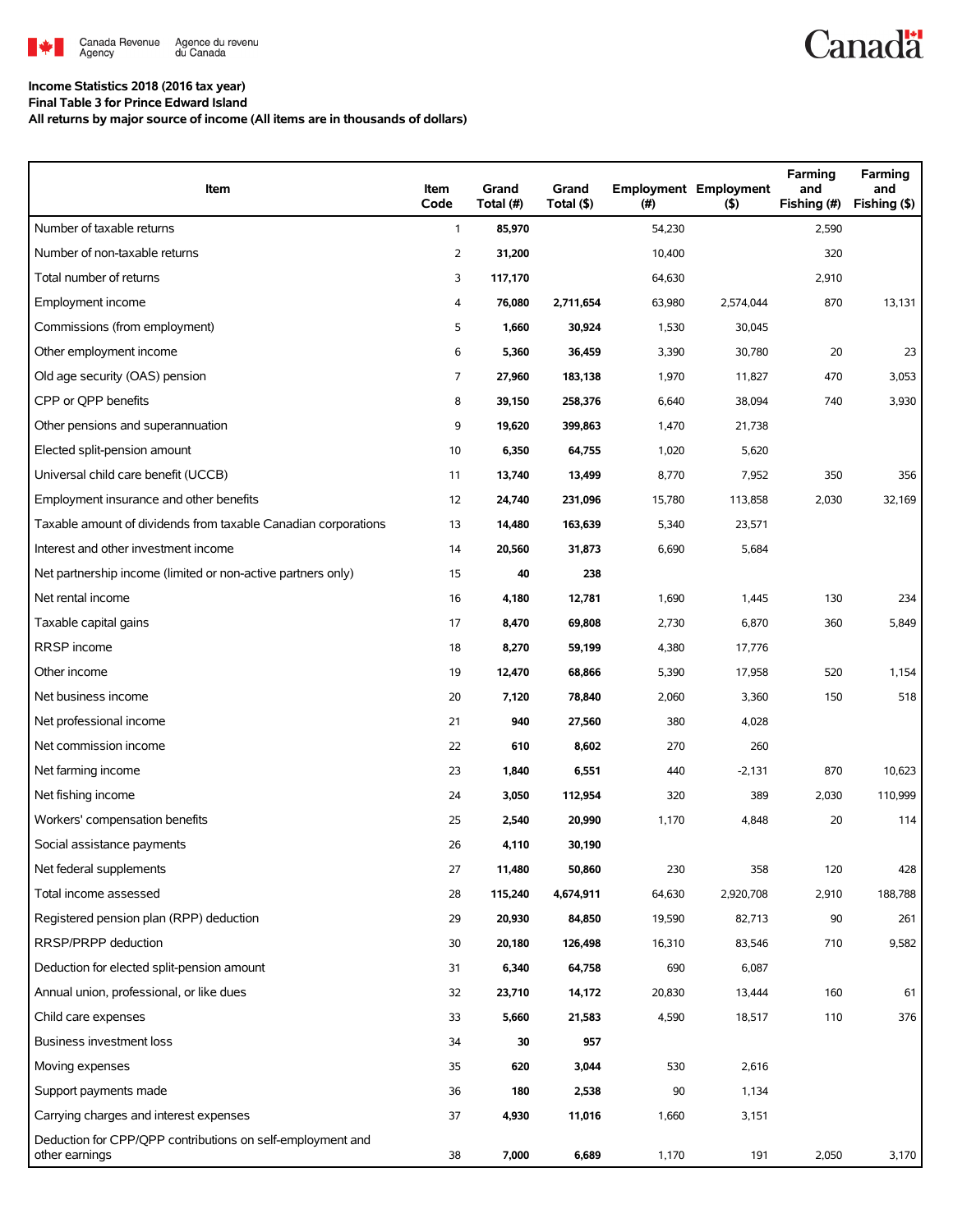

### **Income Statistics 2018 (2016 tax year)**

**Final Table 3 for Prince Edward Island**

**All returns by major source of income (All items are in thousands of dollars)**

| Item                                                                                          | Item<br>Code | Grand<br>Total (#) | Grand<br>Total (\$) | (#)    | <b>Employment Employment</b><br>(5) | Farming<br>and<br>Fishing (#) | <b>Farming</b><br>and<br>Fishing (\$) |
|-----------------------------------------------------------------------------------------------|--------------|--------------------|---------------------|--------|-------------------------------------|-------------------------------|---------------------------------------|
| Deduction for provincial parental insurance plan (PPIP) premiums<br>on self-employment income | 39           |                    |                     |        |                                     |                               |                                       |
| Exploration and development expenses                                                          | 40           | 30                 | 656                 |        |                                     |                               |                                       |
| Other employment expenses                                                                     | 41           | 2,420              | 10,353              | 2,180  | 9,525                               | 10                            | 30                                    |
| Clergy residence deduction                                                                    | 42           | 160                | 1,796               | 140    | 1,690                               |                               |                                       |
| Other deductions                                                                              | 43           | 3,980              | 8,070               | 2,160  | 1,638                               | 150                           | 107                                   |
| Total deductions before adjustments                                                           | 44           | 57,540             | 357,090             | 38,840 | 225,130                             | 2,320                         | 14,248                                |
| Social benefits repayment                                                                     | 45           | 2,690              | 8,709               | 820    | 1,767                               | 890                           | 3,893                                 |
| Net income                                                                                    | 46           | 114,920            | 4,312,711           | 64,620 | 2,694,335                           | 2,810                         | 172,160                               |
| Canadian Forces personnel and police deduction                                                | 47           |                    |                     |        |                                     |                               |                                       |
| Security options deductions                                                                   | 48           | 20                 | 713                 |        |                                     |                               |                                       |
| Other payments deduction                                                                      | 49           | 17,340             | 101,986             | 1,980  | 7,028                               | 140                           | 572                                   |
| Non-capital losses of other years                                                             | 50           | 130                | 961                 | 40     | 239                                 |                               |                                       |
| Net capital losses of other years                                                             | 51           | 1,490              | 3,150               | 470    | 456                                 | 50                            | 194                                   |
| Capital gains deduction                                                                       | 52           | 470                | 46,239              |        |                                     | 140                           | 17,359                                |
| Northern residents deductions                                                                 | 53           | 90                 | 281                 |        |                                     |                               |                                       |
| Additional deductions                                                                         | 54           | 970                | 4,940               | 130    | 742                                 |                               |                                       |
| Farming/fishing losses of prior years                                                         | 55           | 80                 | 948                 |        |                                     | 40                            | 656                                   |
| Total deductions from net income                                                              | 56           | 20,120             | 159,290             | 2,760  | 10,825                              | 360                           | 18,803                                |
| Taxable income assessed                                                                       | 57           | 113,410            | 4,154,539           | 64,610 | 2,683,513                           | 2,810                         | 153,644                               |
| Basic personal amount                                                                         | 58           | 117,170            | 1,338,139           | 64,630 | 738,623                             | 2,910                         | 33,343                                |
| Age amount                                                                                    | 59           | 27,590             | 177,878             | 1,920  | 9,805                               | 400                           | 2,211                                 |
| Spouse or common-law partner amount                                                           | 60           | 6,280              | 41,843              | 3,830  | 27,190                              | 190                           | 1,247                                 |
| Amount for an eligible dependant                                                              | 61           | 4,640              | 48,729              | 3,250  | 33,938                              |                               |                                       |
| Family caregiver amount for children under 18 years of age                                    | 62           | 780                | 2,020               | 620    | 1,588                               |                               |                                       |
| Amount for infirm dependants age 18 or older                                                  | 63           | 120                | 681                 | 70     | 396                                 |                               |                                       |
| CPP or QPP contributions through employment                                                   | 64           | 70,940             | 100,204             | 60,890 | 95,038                              | 680                           | 550                                   |
| CPP or QPP contributions on self-employment and other earnings                                | 65           | 7,000              | 6,689               | 1,170  | 191                                 | 2,050                         | 3,170                                 |
| Employment insurance premiums                                                                 | 66           | 71,970             | 40,349              | 60,700 | 36,764                              | 2,230                         | 1,594                                 |
| PPIP premiums paid                                                                            | 67           |                    |                     |        |                                     |                               |                                       |
| PPIP premiums payable on employment income                                                    | 68           |                    |                     |        |                                     |                               |                                       |
| PPIP premiums payable on self-employment income                                               | 69           |                    |                     |        |                                     |                               |                                       |
| Volunteer firefighters' amount/search and rescue volunteers'<br>amount                        | 70           | 970                | 2,895               | 700    | 2,100                               | 110                           | 330                                   |
| Canada employment amount                                                                      | 71           | 78,050             | 88,408              | 64,490 | 74,590                              | 890                           | 872                                   |
| Public transit amount                                                                         | 72           | 830                | 270                 | 660    | 233                                 |                               |                                       |
| Children's arts amount                                                                        | 73           | 2,150              | 607                 | 1,780  | 505                                 |                               |                                       |
| Home accessibility expenses                                                                   | 74           | 90                 | 398                 | 30     | 116                                 |                               |                                       |
| Home buyers' amount                                                                           | 75           | 850                | 3,853               | 740    | 3,346                               | 10                            | 70                                    |
| Pension income amount                                                                         | 76           | 23,240             | 44,329              | 2,400  | 4,450                               | 240                           | 414                                   |

**Canadä**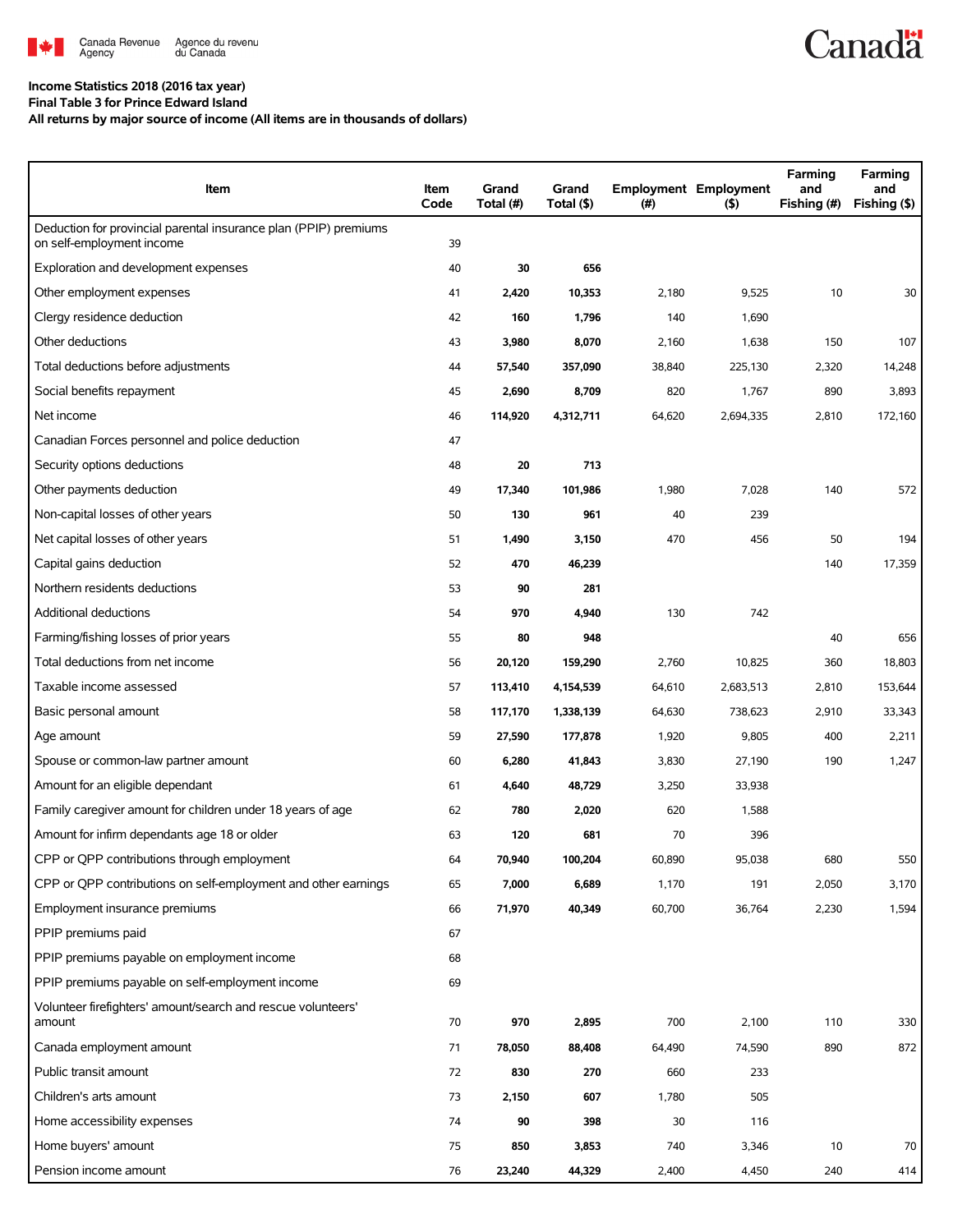

# **Canadä**

### **Income Statistics 2018 (2016 tax year)**

**Final Table 3 for Prince Edward Island All returns by major source of income (All items are in thousands of dollars)**

| Item                                                              | Item<br>Code | Grand<br>Total (#) | Grand<br>Total (\$) | (#)    | <b>Employment Employment</b><br>(5) | Farming<br>and<br>Fishing (#) | Farming<br>and<br>Fishing (\$) |
|-------------------------------------------------------------------|--------------|--------------------|---------------------|--------|-------------------------------------|-------------------------------|--------------------------------|
| Caregiver amount                                                  | 77           | 790                | 4,126               | 490    | 2,605                               | 30                            | 133                            |
| Disability amount                                                 | 78           | 6,000              | 48,033              | 1,260  | 10,131                              |                               |                                |
| Disability amount transferred from a dependant                    | 79           | 1,720              | 18,259              | 1,190  | 13,044                              | 50                            | 477                            |
| Interest paid on student loans                                    | 80           | 3,580              | 2,173               | 3,200  | 1,955                               | 20                            | $\overline{7}$                 |
| Tuition, education, and textbook amounts                          | 81           | 7,370              | 44,053              | 6,120  | 36,527                              | 120                           | 337                            |
| Tuition, education, and textbook amounts transferred from a child | 82           | 2,620              | 14,047              | 2,130  | 11,450                              |                               |                                |
| Amounts transferred from spouse or common-law partner             | 83           | 5,610              | 33,208              | 1,430  | 8,793                               | 130                           | 812                            |
| Medical expenses                                                  | 84           | 28,760             | 72,253              | 13,250 | 20,821                              |                               |                                |
| Total tax credits on personal amounts                             | 85           | 117,170            | 320,026             | 64,630 | 170,137                             | 2,910                         | 7,349                          |
| Allowable charitable donations and government gifts               | 86           | 25,250             | 32,824              | 13,540 | 13,348                              | 890                           | 1,165                          |
| Eligible cultural and ecological gifts                            | 87           | 20                 | 269                 |        |                                     |                               |                                |
| Total tax credit on donations and gifts                           | 88           | 25,070             | 9,188               | 13,420 | 3,671                               | 880                           | 320                            |
| Total federal non-refundable tax credits                          | 89           | 117,170            | 329,214             | 64,630 | 173,808                             | 2,910                         | 7,669                          |
| Federal dividend tax credit                                       | 90           | 12,550             | 19,119              | 5,170  | 2,793                               |                               |                                |
| Minimum tax carryover                                             | 91           | 200                | 651                 | 70     | 298                                 |                               |                                |
| Basic federal tax                                                 | 92           | 75,960             | 393,083             | 50,970 | 281,739                             | 2,340                         | 20,232                         |
| Federal foreign tax credit                                        | 93           | 4,000              | 2,298               | 1,400  | 1,304                               | 120                           | 8                              |
| Federal political contribution tax credit                         | 94           | 950                | 146                 | 380    | 61                                  |                               |                                |
| Investment tax credit                                             | 95           | 1,130              | 2,076               | 90     | 125                                 | 970                           | 1,825                          |
| Labour-sponsored funds tax credit (federally registered)          | 96           |                    |                     |        |                                     |                               |                                |
| Labour-sponsored funds tax credit (provincially registered)       | 97           |                    |                     |        |                                     |                               |                                |
| Alternative minimum tax payable                                   | 98           | 160                | 1,588               |        |                                     |                               |                                |
| Net federal tax                                                   | 99           | 75,780             | 388,567             | 50,900 | 280,255                             | 2,290                         | 18,386                         |
| CPP contributions on self-employment                              | 100          | 7,000              | 13,378              | 1,170  | 383                                 | 2,050                         | 6,341                          |
| Social Benefits repayment                                         | 101          | 2,690              | 8,709               | 820    | 1,767                               | 890                           | 3,893                          |
| Working income tax benefit (WITB)                                 | 102          | 5,830              | 4,324               | 4,260  | 3,220                               | 120                           | 103                            |
| Children's fitness tax credit                                     | 103          | 7,050              | 616                 | 5,840  | 513                                 | 220                           | 23                             |
| Eligible educator school supply tax credit                        | 104          | 420                | 32                  |        |                                     |                               |                                |
| Net provincial or territorial tax                                 | 105          | 84,700             | 332,553             | 54,010 | 232,950                             | 2,420                         | 14,742                         |
| Total tax payable                                                 | 106          | 85,970             | 743,218             | 54,230 | 515,356                             | 2,590                         | 43,362                         |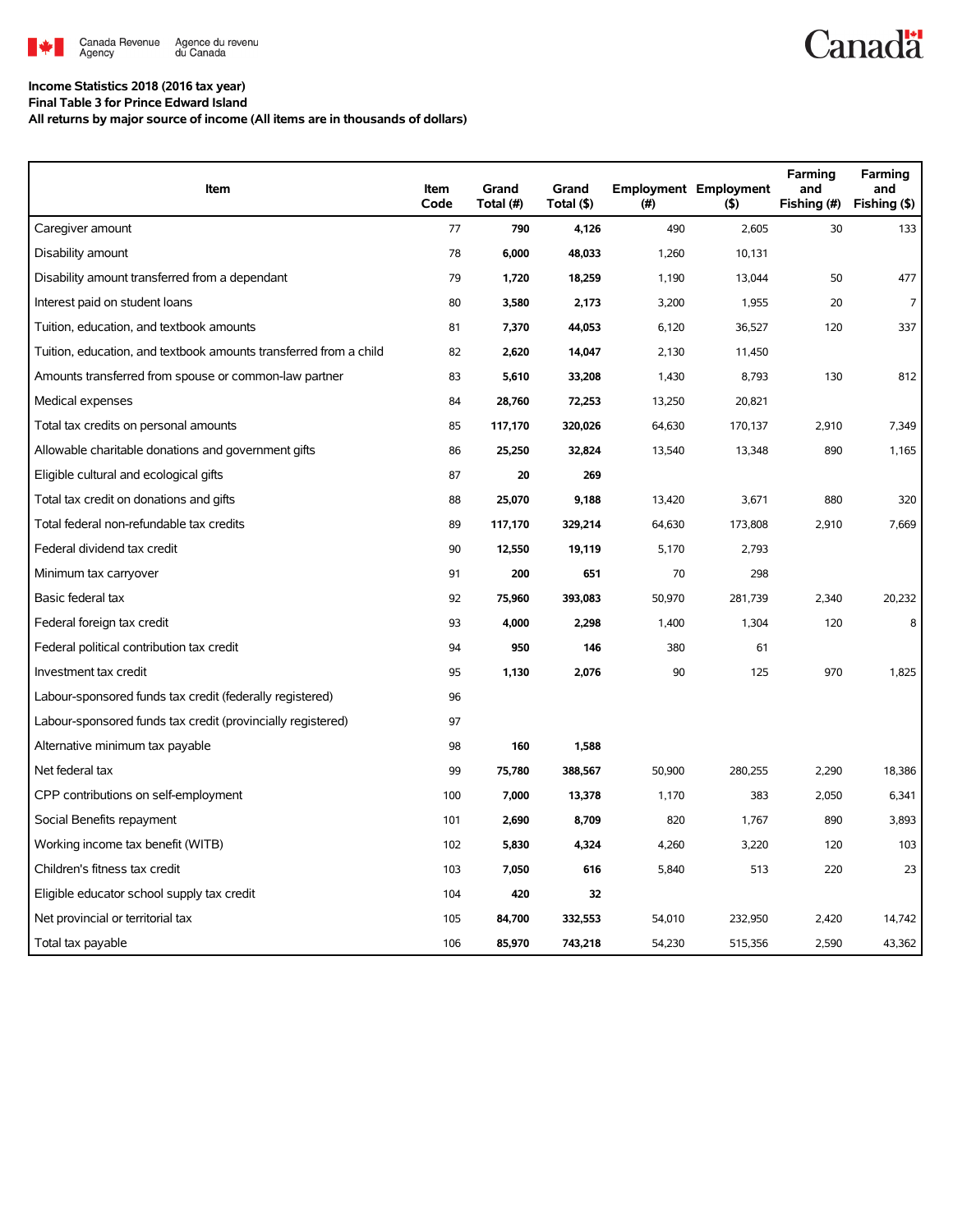| Item                                                                                             | Item<br>Code   | Income (#) | $Income$ (\$) | <b>Sales</b><br>Professional Professional (self-employment) (self-employment)<br>(# ) | <b>Sales</b><br>(5) | Proprietorship/<br>Partnerships<br>(#) | Proprietorship/<br>Partnerships<br>(5) |
|--------------------------------------------------------------------------------------------------|----------------|------------|---------------|---------------------------------------------------------------------------------------|---------------------|----------------------------------------|----------------------------------------|
| Number of taxable returns                                                                        | $\mathbf{1}$   | 320        |               | 170                                                                                   |                     | 3,100                                  |                                        |
| Number of non-taxable returns                                                                    | $\overline{2}$ | 30         |               | 10                                                                                    |                     | 560                                    |                                        |
| Total number of returns                                                                          | 3              | 350        |               | 180                                                                                   |                     | 3,650                                  |                                        |
| Employment income                                                                                | 4              | 90         | 1,354         | 40                                                                                    | 526                 | 870                                    | 12,211                                 |
| Commissions (from employment)                                                                    | 5              |            |               |                                                                                       |                     |                                        |                                        |
| Other employment income                                                                          | 6              |            |               |                                                                                       |                     | 80                                     | 244                                    |
| Old age security (OAS) pension                                                                   | 7              |            |               |                                                                                       |                     | 390                                    | 2,482                                  |
| CPP or QPP benefits                                                                              | 8              | 70         | 519           | 50                                                                                    | 317                 | 740                                    | 4,138                                  |
| Other pensions and superannuation                                                                | 9              | 40         | 795           |                                                                                       |                     | 210                                    | 3,261                                  |
| Elected split-pension amount                                                                     | 10             |            |               |                                                                                       |                     | 140                                    | 1,062                                  |
| Universal child care benefit (UCCB)                                                              | 11             |            |               |                                                                                       |                     | 790                                    | 796                                    |
| Employment insurance and other benefits                                                          | 12             |            |               |                                                                                       |                     | 280                                    | 2,592                                  |
| Taxable amount of dividends from taxable<br>Canadian corporations                                | 13             | 70         | 754           | 40                                                                                    | 285                 | 350                                    | 1,644                                  |
| Interest and other investment income                                                             | 14             | 90         | 263           |                                                                                       |                     | 570                                    | 823                                    |
| Net partnership income (limited or<br>non-active partners only)                                  | 15             |            |               |                                                                                       |                     |                                        |                                        |
| Net rental income                                                                                | 16             |            |               |                                                                                       |                     | 270                                    | 581                                    |
| Taxable capital gains                                                                            | 17             | 50         | 357           | 20                                                                                    | 79                  | 260                                    | 1,388                                  |
| RRSP income                                                                                      | 18             | 30         | 189           |                                                                                       |                     | 270                                    | 1,464                                  |
| Other income                                                                                     | 19             | 60         | 268           | 30                                                                                    | 62                  | 270                                    | 1,027                                  |
| Net business income                                                                              | 20             |            |               |                                                                                       |                     | 3,570                                  | 72,973                                 |
| Net professional income                                                                          | 21             | 340        | 21,964        |                                                                                       |                     | 20                                     | 298                                    |
| Net commission income                                                                            | 22             |            |               | 180                                                                                   | 7,825               |                                        |                                        |
| Net farming income                                                                               | 23             |            |               |                                                                                       |                     | 70                                     | $-375$                                 |
| Net fishing income                                                                               | 24             |            |               |                                                                                       |                     | 30                                     | 309                                    |
| Workers' compensation benefits                                                                   | 25             |            |               |                                                                                       |                     | 30                                     | 236                                    |
| Social assistance payments                                                                       | 26             |            |               |                                                                                       |                     |                                        |                                        |
| Net federal supplements                                                                          | 27             |            |               |                                                                                       |                     | 120                                    | 419                                    |
| Total income assessed                                                                            | 28             | 350        | 26,967        | 180                                                                                   | 10,183              | 3,640                                  | 108,135                                |
| Registered pension plan (RPP) deduction                                                          | 29             |            |               |                                                                                       |                     | 80                                     | 174                                    |
| RRSP/PRPP deduction                                                                              | 30             | 130        | 2,025         | 50                                                                                    | 567                 | 640                                    | 4,141                                  |
| Deduction for elected split-pension amount                                                       | 31             | 20         | 268           | 20                                                                                    | 155                 | 90                                     | 771                                    |
| Annual union, professional, or like dues                                                         | 32             |            |               |                                                                                       |                     | 210                                    | 65                                     |
| Child care expenses                                                                              | 33             | 20         | 89            |                                                                                       |                     | 240                                    | 780                                    |
| Business investment loss                                                                         | 34             |            |               |                                                                                       |                     |                                        |                                        |
| Moving expenses                                                                                  | 35             |            |               |                                                                                       |                     | 20                                     | 96                                     |
| Support payments made                                                                            | 36             |            |               |                                                                                       |                     |                                        |                                        |
| Carrying charges and interest expenses                                                           | 37             | 40         | 170           |                                                                                       |                     | 80                                     | 202                                    |
| Deduction for CPP/QPP contributions on<br>self-employment and other earnings                     | 38             | 280        | 385           | 150                                                                                   | 203                 | 2,680                                  | 2,533                                  |
| Deduction for provincial parental insurance<br>plan (PPIP) premiums on self-employment<br>income | 39             |            |               |                                                                                       |                     |                                        |                                        |
| Exploration and development expenses                                                             | 40             |            |               |                                                                                       |                     |                                        |                                        |
| Other employment expenses                                                                        | 41             |            |               |                                                                                       |                     | 30                                     | 96                                     |
| Clergy residence deduction                                                                       | 42             |            |               |                                                                                       |                     |                                        |                                        |
|                                                                                                  |                |            |               |                                                                                       |                     |                                        |                                        |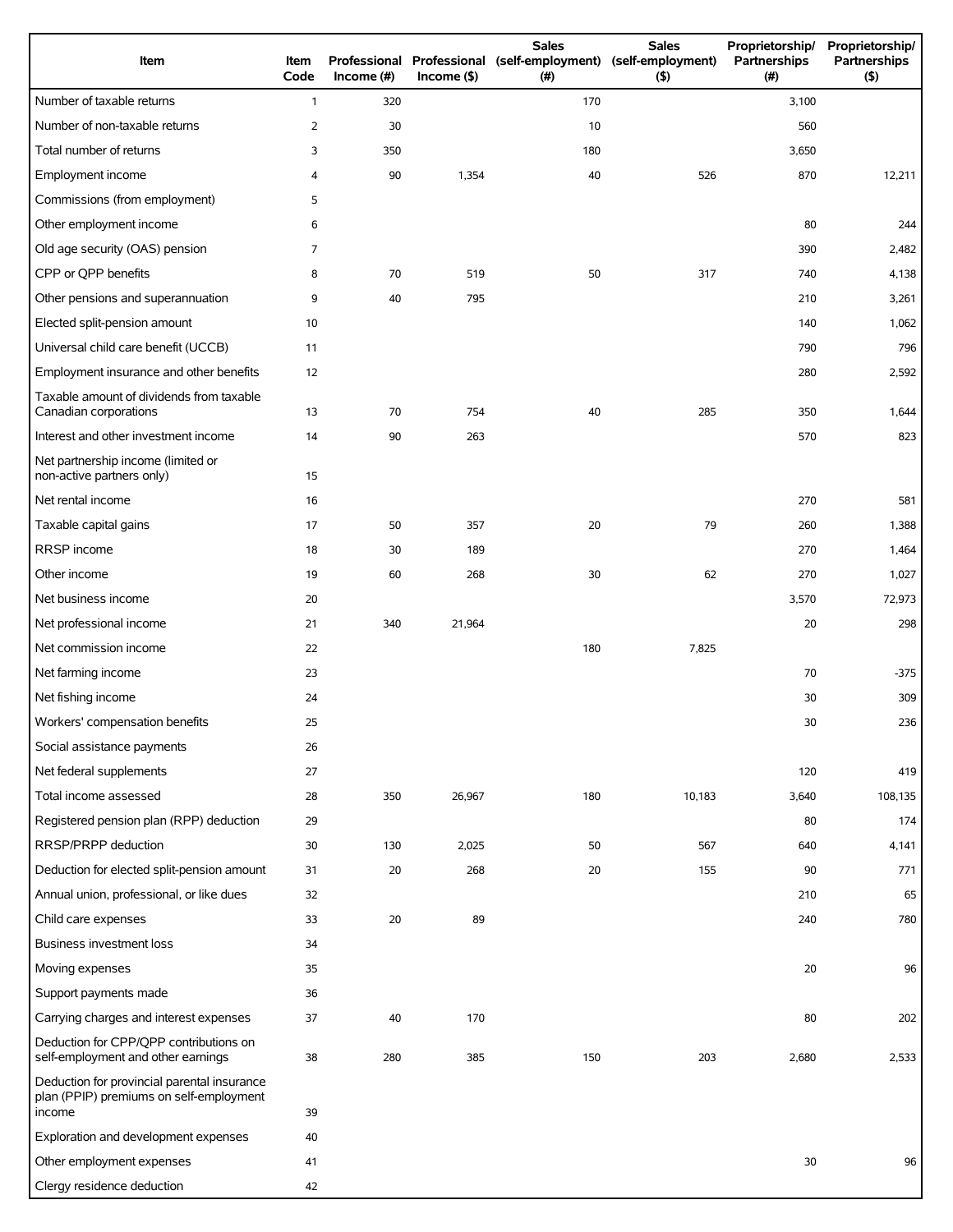| Item                                                                   | <b>Item</b><br>Code | Income $(\#)$ | $Income$ (\$) | <b>Sales</b><br>Professional Professional (self-employment) (self-employment)<br>(# ) | <b>Sales</b><br>(5) | Proprietorship/<br>Partnerships<br>(#) | Proprietorship/<br>Partnerships<br>(5) |
|------------------------------------------------------------------------|---------------------|---------------|---------------|---------------------------------------------------------------------------------------|---------------------|----------------------------------------|----------------------------------------|
| Other deductions                                                       | 43                  |               |               |                                                                                       |                     | 60                                     | 49                                     |
| Total deductions before adjustments                                    | 44                  | 310           | 3,258         | 160                                                                                   | 1,086               | 2,930                                  | 9,199                                  |
| Social benefits repayment                                              | 45                  | 10            | 57            |                                                                                       |                     | 40                                     | 117                                    |
| Net income                                                             | 46                  | 340           | 23,672        | 180                                                                                   | 9,078               | 3,500                                  | 99,924                                 |
| Canadian Forces personnel and police<br>deduction                      | 47                  |               |               |                                                                                       |                     |                                        |                                        |
| Security options deductions                                            | 48                  |               |               |                                                                                       |                     |                                        |                                        |
| Other payments deduction                                               | 49                  |               |               |                                                                                       |                     | 160                                    | 677                                    |
| Non-capital losses of other years                                      | 50                  |               |               |                                                                                       |                     | 50                                     | 439                                    |
| Net capital losses of other years                                      | 51                  |               |               |                                                                                       |                     |                                        |                                        |
| Capital gains deduction                                                | 52                  |               |               |                                                                                       |                     |                                        |                                        |
| Northern residents deductions                                          | 53                  |               |               |                                                                                       |                     |                                        |                                        |
| Additional deductions                                                  | 54                  |               |               |                                                                                       |                     | 10                                     | 28                                     |
| Farming/fishing losses of prior years                                  | 55                  |               |               |                                                                                       |                     |                                        |                                        |
| Total deductions from net income                                       | 56                  |               |               |                                                                                       |                     | 250                                    | 1,379                                  |
| Taxable income assessed                                                | 57                  | 340           | 23,463        | 180                                                                                   | 9,045               | 3,490                                  | 98,571                                 |
| Basic personal amount                                                  | 58                  | 350           | 3,950         | 180                                                                                   | 2,031               | 3,650                                  | 41,741                                 |
| Age amount                                                             | 59                  | 30            | 142           | 30                                                                                    | 172                 | 400                                    | 2,516                                  |
| Spouse or common-law partner amount                                    | 60                  |               |               |                                                                                       |                     | 290                                    | 1,963                                  |
| Amount for an eligible dependant                                       | 61                  |               |               |                                                                                       |                     | 130                                    | 1,395                                  |
| Family caregiver amount for children<br>under 18 years of age          | 62                  |               |               |                                                                                       |                     |                                        |                                        |
| Amount for infirm dependants age 18 or<br>older                        | 63                  |               |               |                                                                                       |                     |                                        |                                        |
| CPP or QPP contributions through<br>employment                         | 64                  | 80            | 50            | 30                                                                                    | 22                  | 780                                    | 473                                    |
| CPP or QPP contributions on<br>self-employment and other earnings      | 65                  | 280           | 385           | 150                                                                                   | 203                 | 2,680                                  | 2,533                                  |
| Employment insurance premiums                                          | 66                  | 60            | 18            | 20                                                                                    | 9                   | 670                                    | 195                                    |
| PPIP premiums paid                                                     | 67                  |               |               |                                                                                       |                     |                                        |                                        |
| PPIP premiums payable on employment<br>income                          | 68                  |               |               |                                                                                       |                     |                                        |                                        |
| PPIP premiums payable on<br>self-employment income                     | 69                  |               |               |                                                                                       |                     |                                        |                                        |
| Volunteer firefighters' amount/search and<br>rescue volunteers' amount | 70                  |               |               |                                                                                       |                     | 40                                     | 117                                    |
| Canada employment amount                                               | 71                  | 100           | 98            | 40                                                                                    | 41                  | 920                                    | 965                                    |
| Public transit amount                                                  | 72                  |               |               |                                                                                       |                     |                                        |                                        |
| Children's arts amount                                                 | 73                  | 10            | 4             |                                                                                       |                     | 60                                     | 18                                     |
| Home accessibility expenses                                            | 74                  |               |               |                                                                                       |                     |                                        |                                        |
| Home buyers' amount                                                    | 75                  |               |               |                                                                                       |                     |                                        |                                        |
| Pension income amount                                                  | 76                  |               |               |                                                                                       |                     | 320                                    | 604                                    |
| Caregiver amount                                                       | 77                  |               |               |                                                                                       |                     | 20                                     | 95                                     |
| Disability amount                                                      | 78                  |               |               |                                                                                       |                     | 80                                     | 600                                    |
| Disability amount transferred from a<br>dependant                      | 79                  |               |               |                                                                                       |                     | 50                                     | 452                                    |
| Interest paid on student loans                                         | 80                  | 10            | 9             |                                                                                       |                     | 60                                     | 47                                     |
| Tuition, education, and textbook amounts                               | 81                  |               |               |                                                                                       |                     | 120                                    | 633                                    |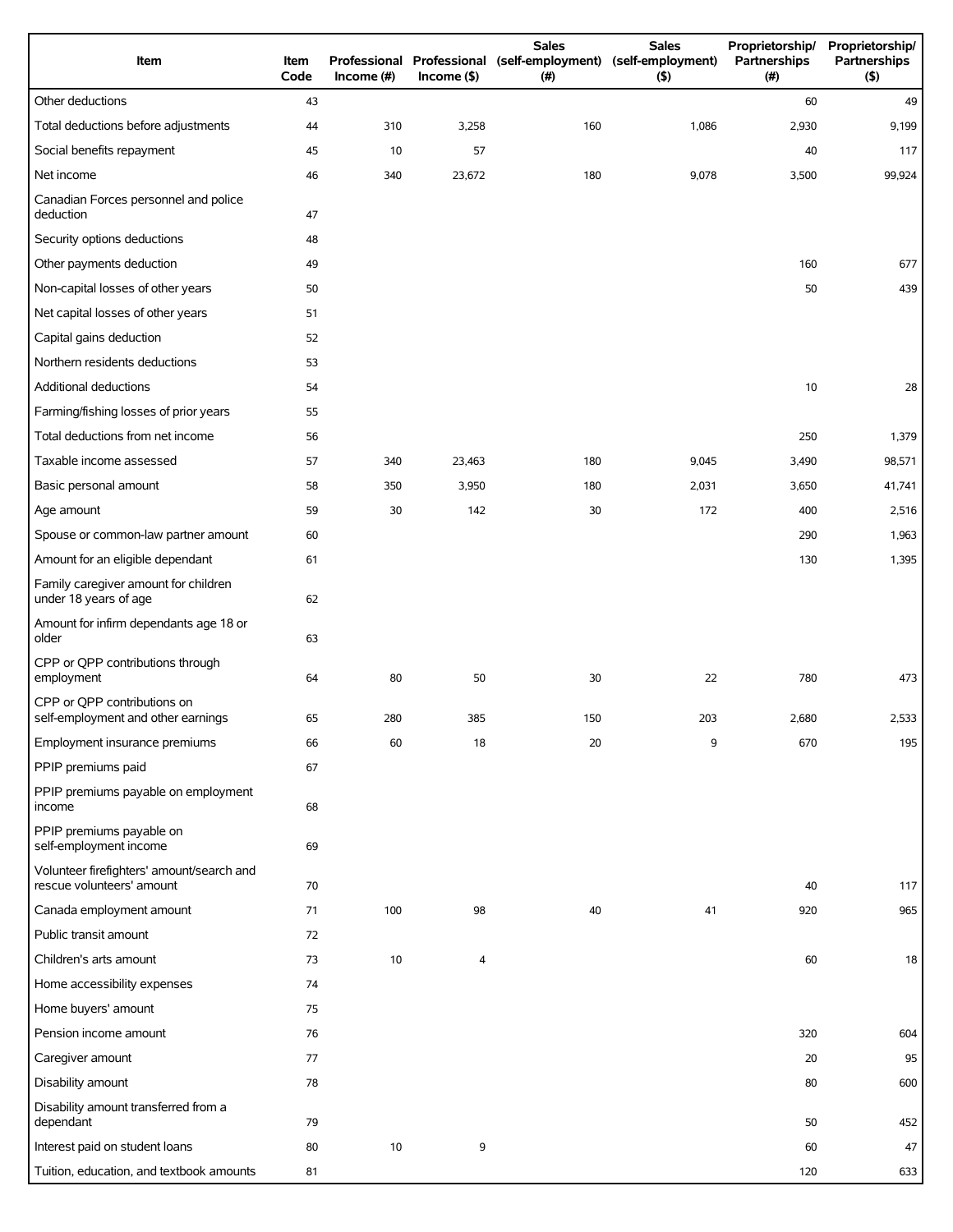| Item                                                                 | Item<br>Code | Income $(H)$ | $Income($ \$)  | <b>Sales</b><br>Professional Professional (self-employment) (self-employment)<br>(#) | <b>Sales</b><br>(5) | Proprietorship/<br>Partnerships<br>(# ) | Proprietorship/<br><b>Partnerships</b><br>(5) |
|----------------------------------------------------------------------|--------------|--------------|----------------|--------------------------------------------------------------------------------------|---------------------|-----------------------------------------|-----------------------------------------------|
| Tuition, education, and textbook amounts<br>transferred from a child | 82           |              |                | 10                                                                                   | 60                  | 80                                      | 414                                           |
| Amounts transferred from spouse or<br>common-law partner             | 83           |              |                |                                                                                      |                     | 150                                     | 836                                           |
| Medical expenses                                                     | 84           | 80           | 142            |                                                                                      |                     | 1,060                                   | 1,978                                         |
| Total tax credits on personal amounts                                | 85           | 350          | 831            | 180                                                                                  | 469                 | 3,650                                   | 8,657                                         |
| Allowable charitable donations and<br>government gifts               | 86           | 130          | 470            |                                                                                      |                     | 680                                     | 802                                           |
| Eligible cultural and ecological gifts                               | 87           |              |                |                                                                                      |                     |                                         |                                               |
| Total tax credit on donations and gifts                              | 88           | 130          | 142            |                                                                                      |                     | 680                                     | 219                                           |
| Total federal non-refundable tax credits                             | 89           | 350          | 973            | 180                                                                                  | 500                 | 3,650                                   | 8,876                                         |
| Federal dividend tax credit                                          | 90           | 70           | 92             | 30                                                                                   | 35                  | 280                                     | 194                                           |
| Minimum tax carryover                                                | 91           |              |                |                                                                                      |                     |                                         |                                               |
| Basic federal tax                                                    | 92           | 240          | 3,977          | 140                                                                                  | 1,117               | 2,100                                   | 8,823                                         |
| Federal foreign tax credit                                           | 93           | 40           | $\overline{7}$ |                                                                                      |                     |                                         |                                               |
| Federal political contribution tax credit                            | 94           | 20           | 5              |                                                                                      |                     | 30                                      | 4                                             |
| Investment tax credit                                                | 95           |              |                |                                                                                      |                     | 20                                      | 39                                            |
| Labour-sponsored funds tax credit<br>(federally registered)          | 96           |              |                |                                                                                      |                     |                                         |                                               |
| Labour-sponsored funds tax credit<br>(provincially registered)       | 97           |              |                |                                                                                      |                     |                                         |                                               |
| Alternative minimum tax payable                                      | 98           |              |                |                                                                                      |                     |                                         |                                               |
| Net federal tax                                                      | 99           | 240          | 3,956          | 140                                                                                  | 1,116               | 2,100                                   | 8,697                                         |
| CPP contributions on self-employment                                 | 100          | 280          | 770            | 150                                                                                  | 406                 | 2,680                                   | 5,066                                         |
| Social Benefits repayment                                            | 101          | 10           | 57             |                                                                                      |                     | 40                                      | 117                                           |
| Working income tax benefit (WITB)                                    | 102          | 40           | 33             |                                                                                      |                     | 520                                     | 496                                           |
| Children's fitness tax credit                                        | 103          |              |                |                                                                                      |                     | 250                                     | 22                                            |
| Eligible educator school supply tax credit                           | 104          |              |                |                                                                                      |                     |                                         |                                               |
| Net provincial or territorial tax                                    | 105          | 260          | 2,768          | 150                                                                                  | 901                 | 2,450                                   | 7,329                                         |
| Total tax payable                                                    | 106          | 320          | 7,553          | 170                                                                                  | 2,442               | 3,100                                   | 21,217                                        |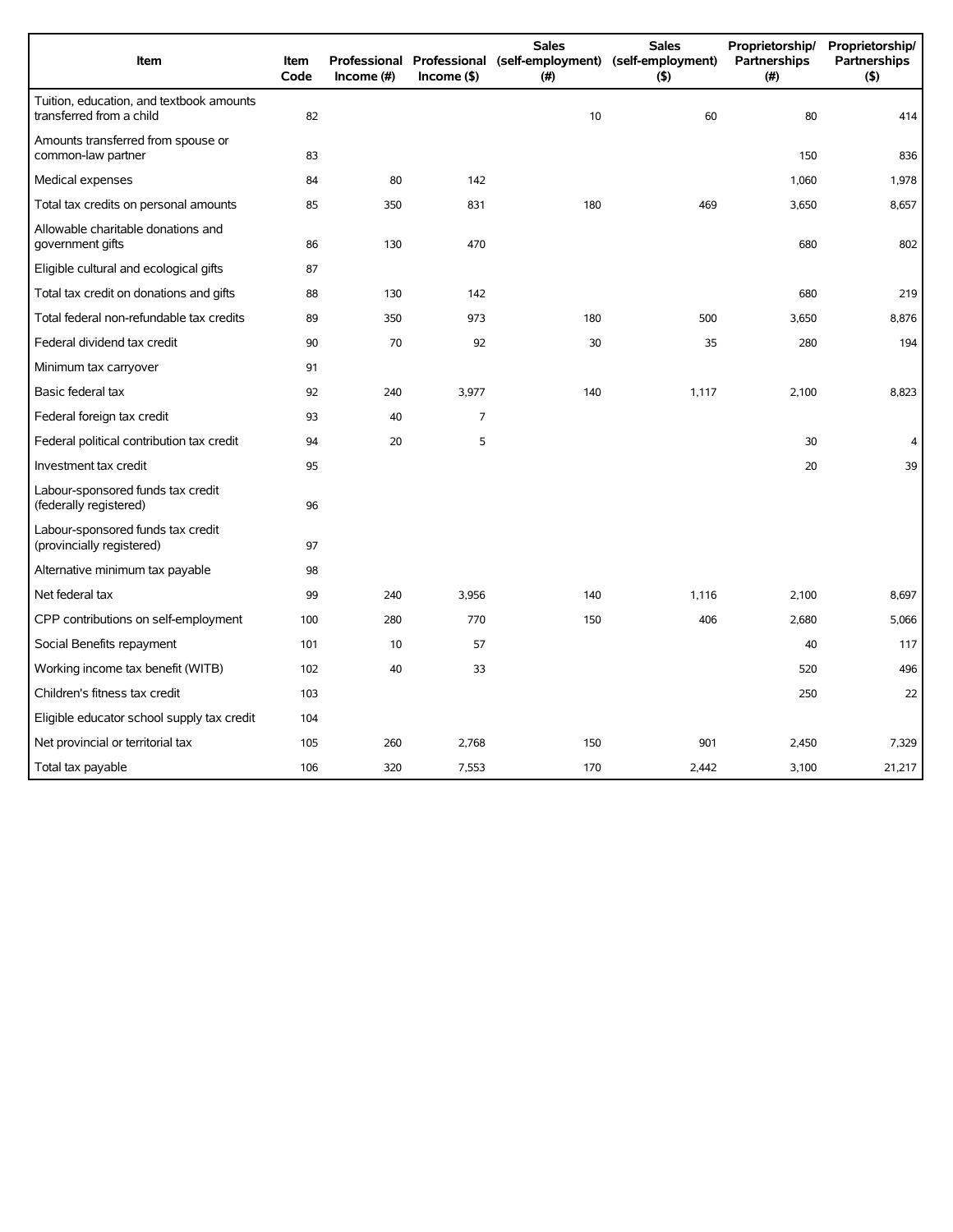| Item                                                                                          | Item<br>Code   | (#)   | Investment Investment<br>(5) | Pension<br>(# ) | Pension<br>$($ \$) | Social<br><b>Benefits</b><br>(#) | Social<br><b>Benefits</b><br>$($ \$) |
|-----------------------------------------------------------------------------------------------|----------------|-------|------------------------------|-----------------|--------------------|----------------------------------|--------------------------------------|
| Number of taxable returns                                                                     | $\mathbf{1}$   | 2,680 |                              | 17,580          |                    | 4,070                            |                                      |
| Number of non-taxable returns                                                                 | $\overline{2}$ | 960   |                              | 10,330          |                    | 6,180                            |                                      |
| Total number of returns                                                                       | 3              | 3,640 |                              | 27,910          |                    | 10,250                           |                                      |
| Employment income                                                                             | 4              | 1,300 | 33,072                       | 3,420           | 28,942             | 4,710                            | 37,934                               |
| Commissions (from employment)                                                                 | 5              |       |                              |                 |                    | 40                               | 39                                   |
| Other employment income                                                                       | 6              | 140   | 901                          | 1,390           | 3,613              | 190                              | 176                                  |
| Old age security (OAS) pension                                                                | $\overline{7}$ | 890   | 5,644                        | 22,270          | 148,043            | 1,630                            | 10,194                               |
| CPP or QPP benefits                                                                           | 8              | 1,210 | 8,021                        | 26,570          | 189,857            | 2,390                            | 8,336                                |
| Other pensions and superannuation                                                             | 9              | 560   | 8,893                        | 16,700          | 356,632            |                                  |                                      |
| Elected split-pension amount                                                                  | 10             | 220   | 1,386                        | 4,710           | 55,268             | 70                               | 233                                  |
| Universal child care benefit (UCCB)                                                           | 11             | 430   | 409                          | 350             | 249                | 2,830                            | 3,531                                |
| Employment insurance and other benefits                                                       | 12             | 210   | 1,902                        | 1,140           | 8,122              | 5,070                            | 70,480                               |
| Taxable amount of dividends from taxable Canadian corporations                                | 13             | 2,350 | 119,223                      | 5,100           | 14,447             |                                  |                                      |
| Interest and other investment income                                                          | 14             | 2,100 | 12,926                       | 8,990           | 10,270             | 600                              | 304                                  |
| Net partnership income (limited or non-active partners only)                                  | 15             | 20    | 223                          |                 |                    |                                  |                                      |
| Net rental income                                                                             | 16             | 1,030 | 9,107                        | 890             | 1,300              | 80                               | 65                                   |
| Taxable capital gains                                                                         | 17             | 1,310 | 45,930                       | 3,400           | 7,659              | 120                              | 191                                  |
| RRSP income                                                                                   | 18             | 220   | 1,758                        | 2,190           | 13,238             | 330                              | 949                                  |
| Other income                                                                                  | 19             | 880   | 3,667                        | 3,640           | 10,356             | 440                              | 935                                  |
| Net business income                                                                           | 20             | 270   | 1,233                        | 780             | 1,210              | 180                              | 53                                   |
| Net professional income                                                                       | 21             | 40    | 433                          | 130             | 699                |                                  |                                      |
| Net commission income                                                                         | 22             | 30    | 169                          | 60              | 62                 | 40                               | 23                                   |
| Net farming income                                                                            | 23             | 110   | $-454$                       | 300             | -787               |                                  |                                      |
| Net fishing income                                                                            | 24             | 20    | 137                          | 60              | 158                | 570                              | 928                                  |
| Workers' compensation benefits                                                                | 25             | 20    | 148                          | 550             | 2,986              | 720                              | 12,446                               |
| Social assistance payments                                                                    | 26             | 10    | 30                           | 440             | 1,466              | 3,020                            | 26,748                               |
| Net federal supplements                                                                       | 27             | 150   | 449                          | 9,260           | 36,307             | 1,530                            | 12,714                               |
| Total income assessed                                                                         | 28             | 3,640 | 255,379                      | 27,910          | 890,391            | 10,240                           | 187,136                              |
| Registered pension plan (RPP) deduction                                                       | 29             | 150   | 414                          | 520             | 729                | 310                              | 199                                  |
| RRSP/PRPP deduction                                                                           | 30             | 550   | 6,232                        | 1,100           | 7,251              | 360                              | 797                                  |
| Deduction for elected split-pension amount                                                    | 31             | 230   | 1,951                        | 5,030           | 53,436             |                                  |                                      |
| Annual union, professional, or like dues                                                      | 32             | 220   | 107                          | 1,190           | 251                | 860                              | 165                                  |
| Child care expenses                                                                           | 33             | 90    | 331                          | 30              | 52                 | 550                              | 1,354                                |
| Business investment loss                                                                      | 34             |       |                              |                 |                    |                                  |                                      |
| Moving expenses                                                                               | 35             | 10    | 50                           |                 |                    | 20                               | 64                                   |
| Support payments made                                                                         | 36             |       |                              | 60              | 574                |                                  |                                      |
| Carrying charges and interest expenses                                                        | 37             | 710   | 4,052                        | 2,100           | 2,806              |                                  |                                      |
| Deduction for CPP/QPP contributions on self-employment and other<br>earnings                  | 38             | 160   | 76                           | 170             | 49                 | 290                              | 65                                   |
| Deduction for provincial parental insurance plan (PPIP) premiums on<br>self-employment income | 39             |       |                              |                 |                    |                                  |                                      |
| Exploration and development expenses                                                          | 40             |       |                              |                 |                    |                                  |                                      |
| Other employment expenses                                                                     | 41             |       |                              | 70              | 377                | 60                               | 94                                   |
| Clergy residence deduction                                                                    | 42             |       |                              |                 |                    |                                  |                                      |
| Other deductions                                                                              | 43             | 200   | 144                          | 670             | 5,339              |                                  |                                      |
| Total deductions before adjustments                                                           | 44             | 1,590 | 14,355                       | 8,350           | 71,157             | 2,320                            | 3,355                                |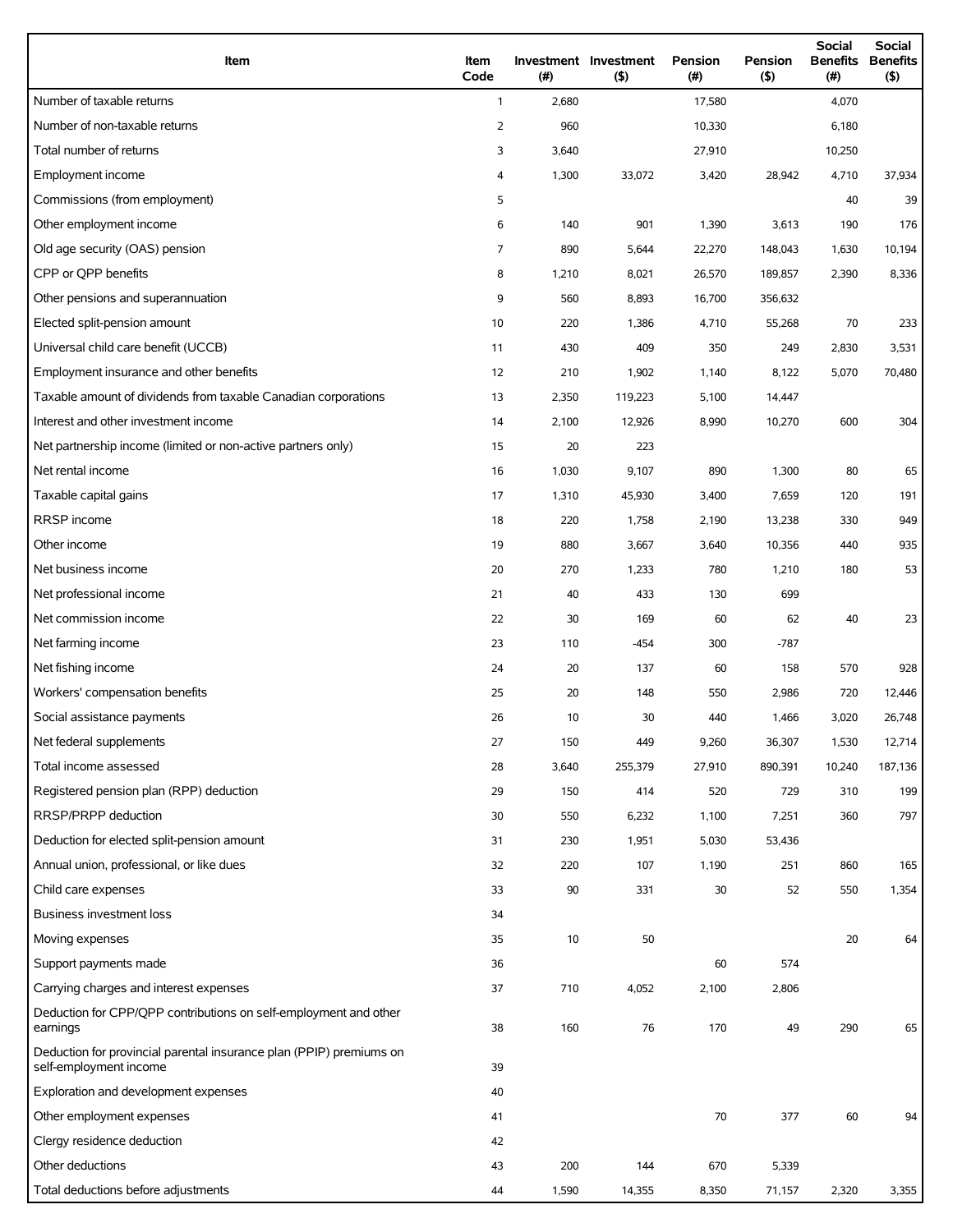| Item                                                                | <b>Item Code</b> | (#)   | Investment Investment<br>(5) | Pension (#) | Pension (\$) | <b>Social</b><br><b>Benefits</b><br>(# ) | Social<br><b>Benefits</b><br>(5) |
|---------------------------------------------------------------------|------------------|-------|------------------------------|-------------|--------------|------------------------------------------|----------------------------------|
| Social benefits repayment                                           | 45               | 320   | 1,374                        | 500         | 1,169        |                                          |                                  |
| Net income                                                          | 46               | 3,610 | 239,860                      | 27,900      | 818,189      | 10,230                                   | 183,792                          |
| Canadian Forces personnel and police deduction                      | 47               |       |                              |             |              |                                          |                                  |
| Security options deductions                                         | 48               |       |                              |             |              |                                          |                                  |
| Other payments deduction                                            | 49               | 170   | 599                          | 9,920       | 40,759       | 4,850                                    | 51,908                           |
| Non-capital losses of other years                                   | 50               | 20    | 129                          |             |              |                                          |                                  |
| Net capital losses of other years                                   | 51               | 260   | 1,642                        | 590         | 547          |                                          |                                  |
| Capital gains deduction                                             | 52               | 210   | 26,300                       | 50          | 1,116        |                                          |                                  |
| Northern residents deductions                                       | 53               |       |                              |             |              |                                          |                                  |
| Additional deductions                                               | 54               | 30    | 70                           | 590         | 2,795        | 180                                      | 1,232                            |
| Farming/fishing losses of prior years                               | 55               |       |                              |             |              |                                          |                                  |
| Total deductions from net income                                    | 56               | 610   | 28,844                       | 10,900      | 45,386       | 5,010                                    | 53,181                           |
| Taxable income assessed                                             | 57               | 3,600 | 211,021                      | 27,850      | 773,408      | 8,790                                    | 130,800                          |
| Basic personal amount                                               | 58               | 3,640 | 40,685                       | 27,910      | 319,641      | 10,250                                   | 116,934                          |
| Age amount                                                          | 59               | 700   | 3,384                        | 22,200      | 146,677      | 1,660                                    | 11,619                           |
| Spouse or common-law partner amount                                 | 60               | 300   | 2,029                        | 890         | 3,272        | 570                                      | 4,425                            |
| Amount for an eligible dependant                                    | 61               | 50    | 457                          | 130         | 1,203        | 970                                      | 10,521                           |
| Family caregiver amount for children under 18 years of age          | 62               |       |                              |             |              | 90                                       | 263                              |
| Amount for infirm dependants age 18 or older                        | 63               |       |                              | 30          | 183          |                                          |                                  |
| CPP or QPP contributions through employment                         | 64               | 1,140 | 1,173                        | 2,080       | 795          | 4,470                                    | 1,608                            |
| CPP or QPP contributions on self-employment and other earnings      | 65               | 160   | 76                           | 170         | 49           | 290                                      | 65                               |
| Employment insurance premiums                                       | 66               | 730   | 254                          | 2,480       | 496          | 4,340                                    | 806                              |
| PPIP premiums paid                                                  | 67               |       |                              |             |              |                                          |                                  |
| PPIP premiums payable on employment income                          | 68               |       |                              |             |              |                                          |                                  |
| PPIP premiums payable on self-employment income                     | 69               |       |                              |             |              |                                          |                                  |
| Volunteer firefighters' amount/search and rescue volunteers' amount | 70               | 10    | 39                           | 50          | 159          | 40                                       | 111                              |
| Canada employment amount                                            | 71               | 1,390 | 1,548                        | 4,560       | 4,163        | 4,770                                    | 5,210                            |
| Public transit amount                                               | 72               |       |                              | 40          | 15           | 20                                       | 6                                |
| Children's arts amount                                              | 73               | 140   | 41                           |             |              | 70                                       | 17                               |
| Home accessibility expenses                                         | 74               |       |                              | 50          | 237          |                                          |                                  |
| Home buyers' amount                                                 | 75               |       |                              | 30          | 107          |                                          |                                  |
| Pension income amount                                               | 76               | 700   | 1,287                        | 18,880      | 36,310       | 190                                      | 299                              |
| Caregiver amount                                                    | 77               |       |                              | 160         | 801          |                                          |                                  |
| Disability amount                                                   | 78               | 150   | 1,229                        | 3,520       | 28,049       | 710                                      | 5,621                            |
| Disability amount transferred from a dependant                      | 79               |       |                              | 200         | 1,590        | 160                                      | 1,959                            |
| Interest paid on student loans                                      | 80               | 20    | 14                           | 20          | 12           | 220                                      | 120                              |
| Tuition, education, and textbook amounts                            | 81               | 260   | 2,143                        | 50          | 163          | 540                                      | 3,023                            |
| Tuition, education, and textbook amounts transferred from a child   | 82               | 100   | 534                          | 130         | 673          | 30                                       | 112                              |
| Amounts transferred from spouse or common-law partner               | 83               | 110   | 555                          | 3,400       | 19,786       | 280                                      | 1,816                            |
| Medical expenses                                                    | 84               | 750   | 3,117                        | 10,670      | 39,031       | 1,650                                    | 3,721                            |
| Total tax credits on personal amounts                               | 85               | 3,640 | 8,867                        | 27,910      | 90,515       | 10,250                                   | 25,310                           |
| Allowable charitable donations and government gifts                 | 86               | 960   | 4,481                        | 8,120       | 11,691       |                                          |                                  |
| Eligible cultural and ecological gifts                              | 87               |       |                              |             |              |                                          |                                  |
| Total tax credit on donations and gifts                             | 88               | 960   | 1,346                        | 8,100       | 3,217        | 440                                      | 102                              |
| Total federal non-refundable tax credits                            | 89               | 3,640 | 10,213                       | 27,910      | 93,732       | 10,250                                   | 25,411                           |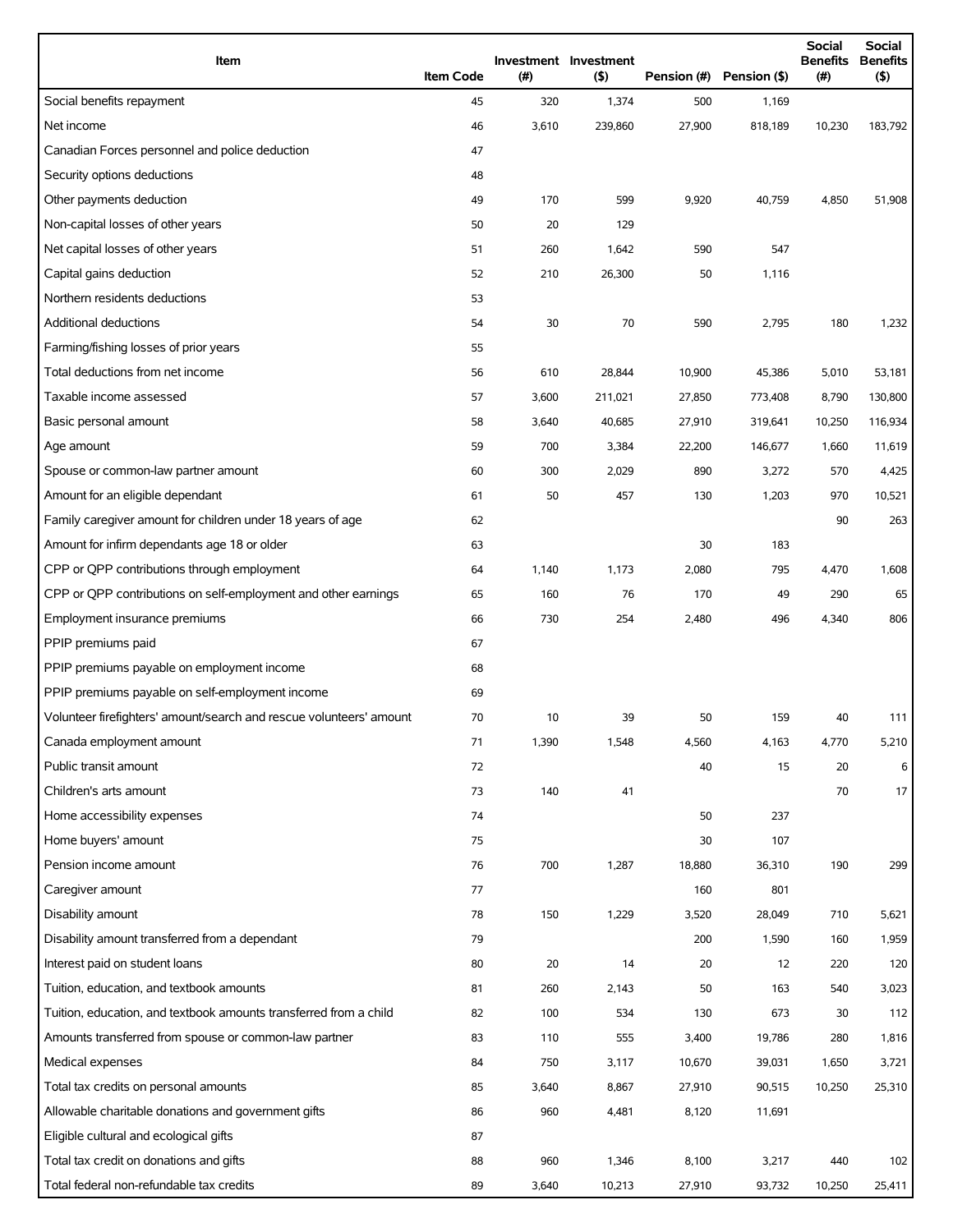| Item                                                        | <b>Item Code</b> | (#)   | Investment Investment<br>(5) | Pension (#) | Pension (\$) | <b>Social</b><br><b>Benefits</b><br>(# ) | <b>Social</b><br><b>Benefits</b><br>$($ \$) |
|-------------------------------------------------------------|------------------|-------|------------------------------|-------------|--------------|------------------------------------------|---------------------------------------------|
| Federal dividend tax credit                                 | 90               | 2,070 | 13,753                       | 3,920       | 1,841        |                                          |                                             |
| Minimum tax carryover                                       | 91               | 70    | 150                          |             |              |                                          |                                             |
| Basic federal tax                                           | 92               | 2,220 | 20,475                       | 13,370      | 42,604       | 3,460                                    | 5,463                                       |
| Federal foreign tax credit                                  | 93               | 570   | 397                          | 1,620       | 396          |                                          |                                             |
| Federal political contribution tax credit                   | 94               | 90    | 18                           | 360         | 50           | 10                                       | 1                                           |
| Investment tax credit                                       | 95               | 20    | 38                           | 20          | 10           |                                          |                                             |
| Labour-sponsored funds tax credit (federally registered)    | 96               |       |                              |             |              |                                          |                                             |
| Labour-sponsored funds tax credit (provincially registered) | 97               |       |                              |             |              |                                          |                                             |
| Alternative minimum tax payable                             | 98               | 140   | 1,348                        |             |              |                                          |                                             |
| Net federal tax                                             | 99               | 2,190 | 20,022                       | 13,340      | 42,148       | 3,450                                    | 5,451                                       |
| CPP contributions on self-employment                        | 100              | 160   | 153                          | 170         | 97           | 290                                      | 129                                         |
| Social Benefits repayment                                   | 101              | 320   | 1,374                        | 500         | 1,169        |                                          |                                             |
| Working income tax benefit (WITB)                           | 102              | 50    | 38                           | 90          | 38           | 690                                      | 359                                         |
| Children's fitness tax credit                               | 103              | 280   | 25                           | 60          | 4            | 310                                      | 21                                          |
| Eligible educator school supply tax credit                  | 104              |       |                              |             |              |                                          |                                             |
| Net provincial or territorial tax                           | 105              | 2,630 | 17,758                       | 17,550      | 43,950       | 4,000                                    | 5,412                                       |
| Total tax payable                                           | 106              | 2,680 | 39,308                       | 17,580      | 87,364       | 4,070                                    | 11,008                                      |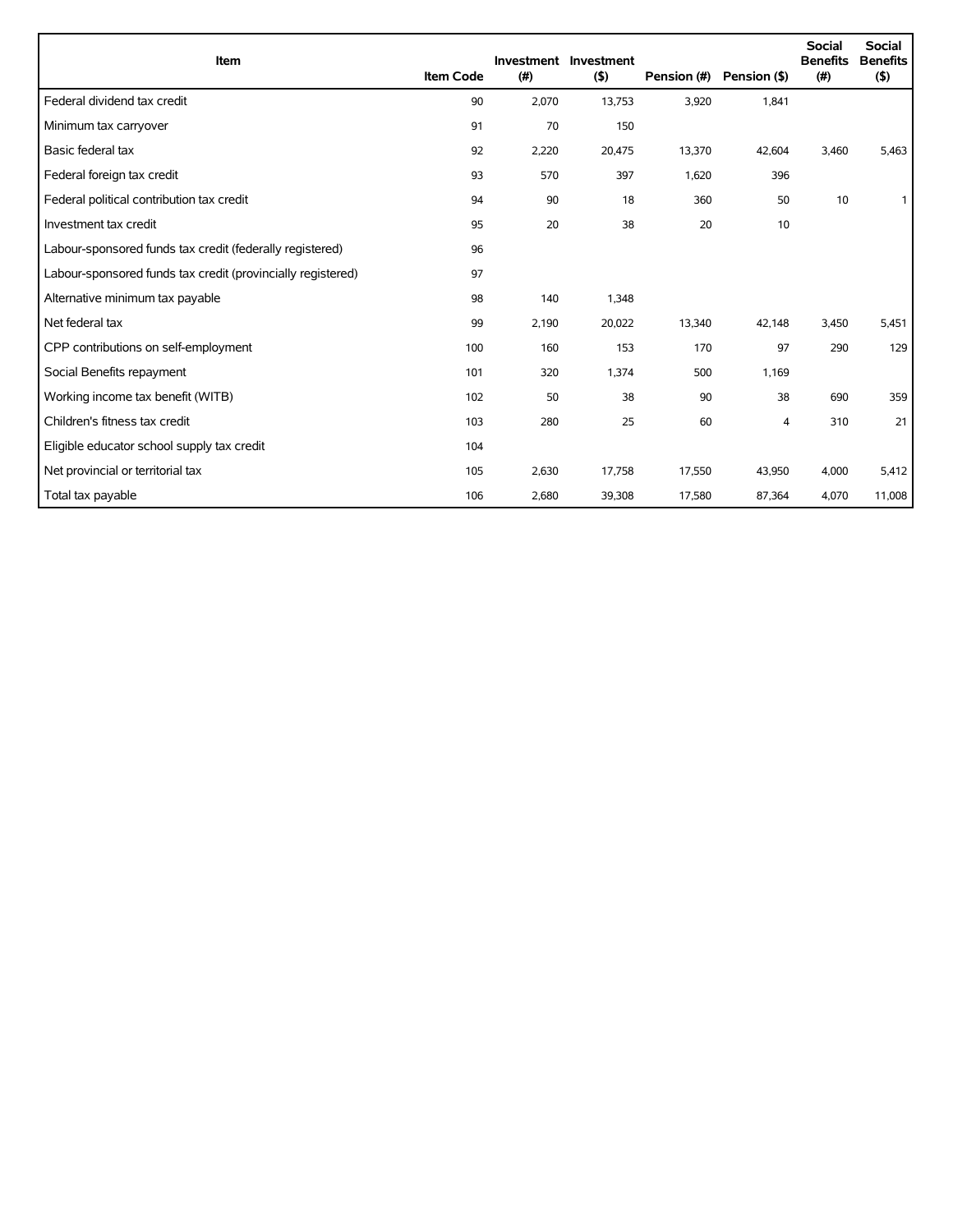| Item                                                                                       | Item Code Other (#) |       | Other (\$) |
|--------------------------------------------------------------------------------------------|---------------------|-------|------------|
| Number of taxable returns                                                                  | 1                   | 1,240 |            |
| Number of non-taxable returns                                                              | 2                   | 2,420 |            |
| Total number of returns                                                                    | 3                   | 3,660 |            |
| Employment income                                                                          | 4                   | 810   | 10,440     |
| Commissions (from employment)                                                              | 5                   | 10    | 166        |
| Other employment income                                                                    | 6                   | 130   | 692        |
| Old age security (OAS) pension                                                             | 7                   | 270   | 1,465      |
| CPP or QPP benefits                                                                        | 8                   | 760   | 5,166      |
| Other pensions and superannuation                                                          | 9                   | 360   | 6,104      |
| Elected split-pension amount                                                               | 10                  | 90    | 549        |
| Universal child care benefit (UCCB)                                                        | 11                  | 120   | 112        |
| Employment insurance and other benefits                                                    | 12                  | 220   | 1,800      |
| Taxable amount of dividends from taxable Canadian corporations                             | 13                  | 330   | 1,051      |
| Interest and other investment income                                                       | 14                  | 450   | 529        |
| Net partnership income (limited or non-active partners only)                               | 15                  |       |            |
| Net rental income                                                                          | 16                  | 50    | $-39$      |
| Taxable capital gains                                                                      | 17                  | 220   | 1,485      |
| RRSP income                                                                                | 18                  | 720   | 23,059     |
| Other income                                                                               | 19                  | 1,260 | 33,439     |
| Net business income                                                                        | 20                  | 90    | $-458$     |
| Net professional income                                                                    | 21                  | 20    | 31         |
| Net commission income                                                                      | 22                  |       |            |
| Net farming income                                                                         | 23                  | 20    | $-220$     |
| Net fishing income                                                                         | 24                  |       |            |
| Workers' compensation benefits                                                             | 25                  | 30    | 212        |
| Social assistance payments                                                                 | 26                  |       |            |
| Net federal supplements                                                                    | 27                  |       |            |
| Total income assessed                                                                      | 28                  | 1,750 | 87,225     |
| Registered pension plan (RPP) deduction                                                    | 29                  | 190   | 323        |
| RRSP/PRPP deduction                                                                        | 30                  | 340   | 12,357     |
| Deduction for elected split-pension amount                                                 | 31                  | 150   | 1,634      |
| Annual union, professional, or like dues                                                   | 32                  | 200   | 55         |
| Child care expenses                                                                        | 33                  |       |            |
| <b>Business investment loss</b>                                                            | 34                  |       |            |
| Moving expenses                                                                            | 35                  | 20    | 111        |
| Support payments made                                                                      | 36                  |       |            |
| Carrying charges and interest expenses                                                     | 37                  | 140   | 269        |
| Deduction for CPP/QPP contributions on self-employment and other earnings                  | 38                  | 50    | 17         |
| Deduction for provincial parental insurance plan (PPIP) premiums on self-employment income | 39                  |       |            |
| Exploration and development expenses                                                       | 40                  |       |            |
| Other employment expenses                                                                  | 41                  | 20    | 49         |
| Clergy residence deduction                                                                 | 42                  |       |            |
| Other deductions                                                                           | 43                  |       |            |
| Total deductions before adjustments                                                        | 44                  | 720   | 15,303     |
| Social benefits repayment                                                                  | 45                  | 100   | 296        |
| Net income                                                                                 | 46                  | 1,740 | 71,701     |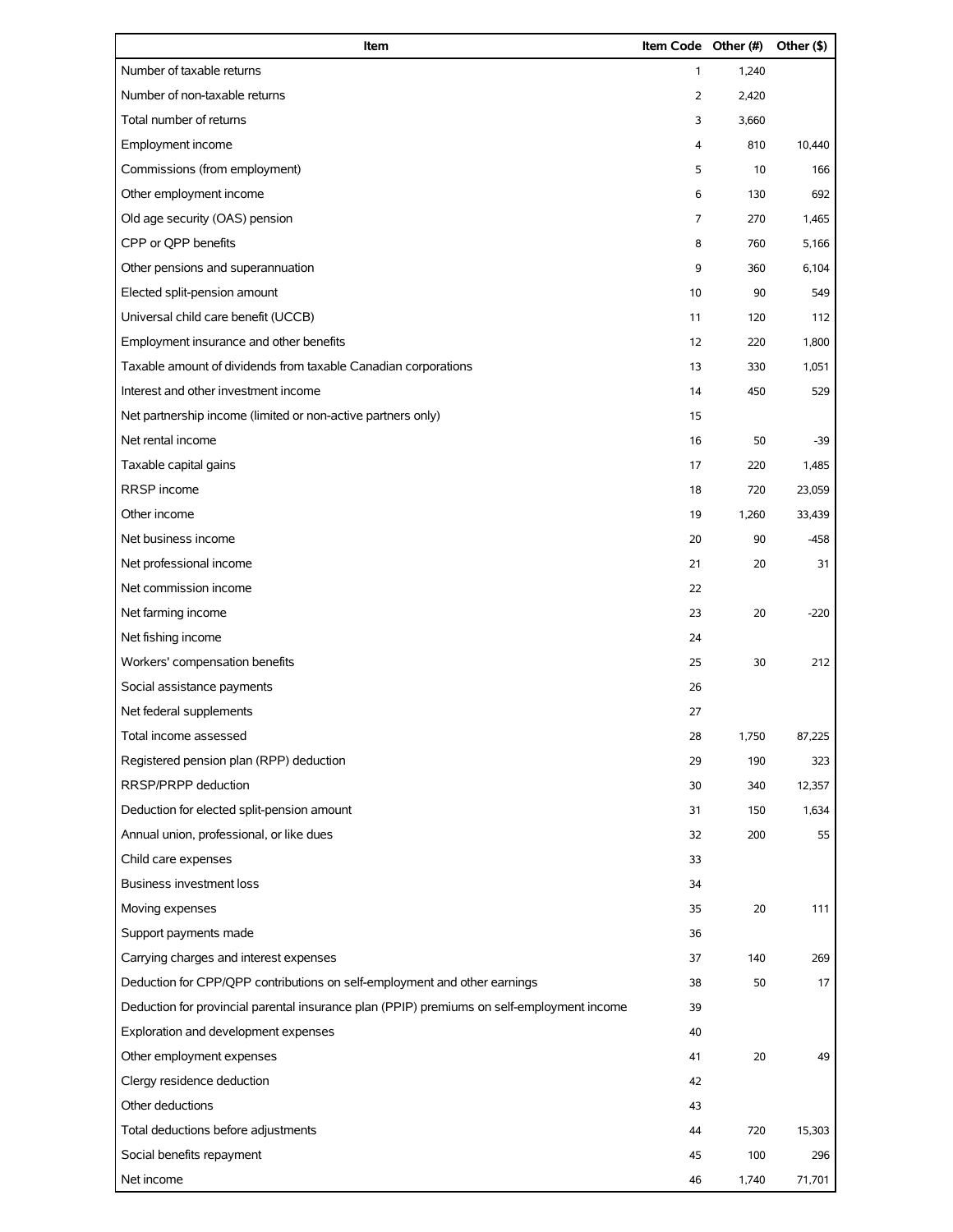| Item                                                                | Item Code Other (#) |       | Other (\$) |
|---------------------------------------------------------------------|---------------------|-------|------------|
| Canadian Forces personnel and police deduction                      | 47                  |       |            |
| Security options deductions                                         | 48                  |       |            |
| Other payments deduction                                            | 49                  | 100   | 398        |
| Non-capital losses of other years                                   | 50                  |       |            |
| Net capital losses of other years                                   | 51                  | 50    | 88         |
| Capital gains deduction                                             | 52                  |       |            |
| Northern residents deductions                                       | 53                  |       |            |
| Additional deductions                                               | 54                  |       |            |
| Farming/fishing losses of prior years                               | 55                  |       |            |
| Total deductions from net income                                    | 56                  | 170   | 631        |
| Taxable income assessed                                             | 57                  | 1,740 | 71,075     |
| Basic personal amount                                               | 58                  | 3,660 | 41,191     |
| Age amount                                                          | 59                  | 250   | 1,351      |
| Spouse or common-law partner amount                                 | 60                  | 190   | 1,508      |
| Amount for an eligible dependant                                    | 61                  | 60    | 555        |
| Family caregiver amount for children under 18 years of age          | 62                  |       |            |
| Amount for infirm dependants age 18 or older                        | 63                  |       |            |
| CPP or QPP contributions through employment                         | 64                  | 800   | 495        |
| CPP or QPP contributions on self-employment and other earnings      | 65                  | 50    | 17         |
| Employment insurance premiums                                       | 66                  | 730   | 213        |
| PPIP premiums paid                                                  | 67                  |       |            |
| PPIP premiums payable on employment income                          | 68                  |       |            |
| PPIP premiums payable on self-employment income                     | 69                  |       |            |
| Volunteer firefighters' amount/search and rescue volunteers' amount | 70                  |       |            |
| Canada employment amount                                            | 71                  | 890   | 922        |
| Public transit amount                                               | 72                  | 90    | 12         |
| Children's arts amount                                              | 73                  | 30    | 7          |
| Home accessibility expenses                                         | 74                  |       |            |
| Home buyers' amount                                                 | 75                  |       |            |
| Pension income amount                                               | 76                  | 430   | 822        |
| Caregiver amount                                                    | 77                  |       |            |
| Disability amount                                                   | 78                  | 210   | 1,724      |
| Disability amount transferred from a dependant                      | 79                  | 30    | 251        |
| Interest paid on student loans                                      | 80                  |       |            |
| Tuition, education, and textbook amounts                            | 81                  | 150   | 1,057      |
| Tuition, education, and textbook amounts transferred from a child   | 82                  | 40    | 167        |
| Amounts transferred from spouse or common-law partner               | 83                  | 100   | 483        |
| Medical expenses                                                    | 84                  | 510   | 1,619      |
| Total tax credits on personal amounts                               | 85                  | 3,660 | 7,891      |
| Allowable charitable donations and government gifts                 | 86                  | 420   | 514        |
| Eligible cultural and ecological gifts                              | 87                  |       |            |
| Total tax credit on donations and gifts                             | 88                  |       |            |
| Total federal non-refundable tax credits                            | 89                  | 3,660 | 8,033      |
| Federal dividend tax credit                                         | 90                  | 300   | 137        |
| Minimum tax carryover                                               | 91                  |       |            |
| Basic federal tax                                                   | 92                  | 1,130 | 8,653      |